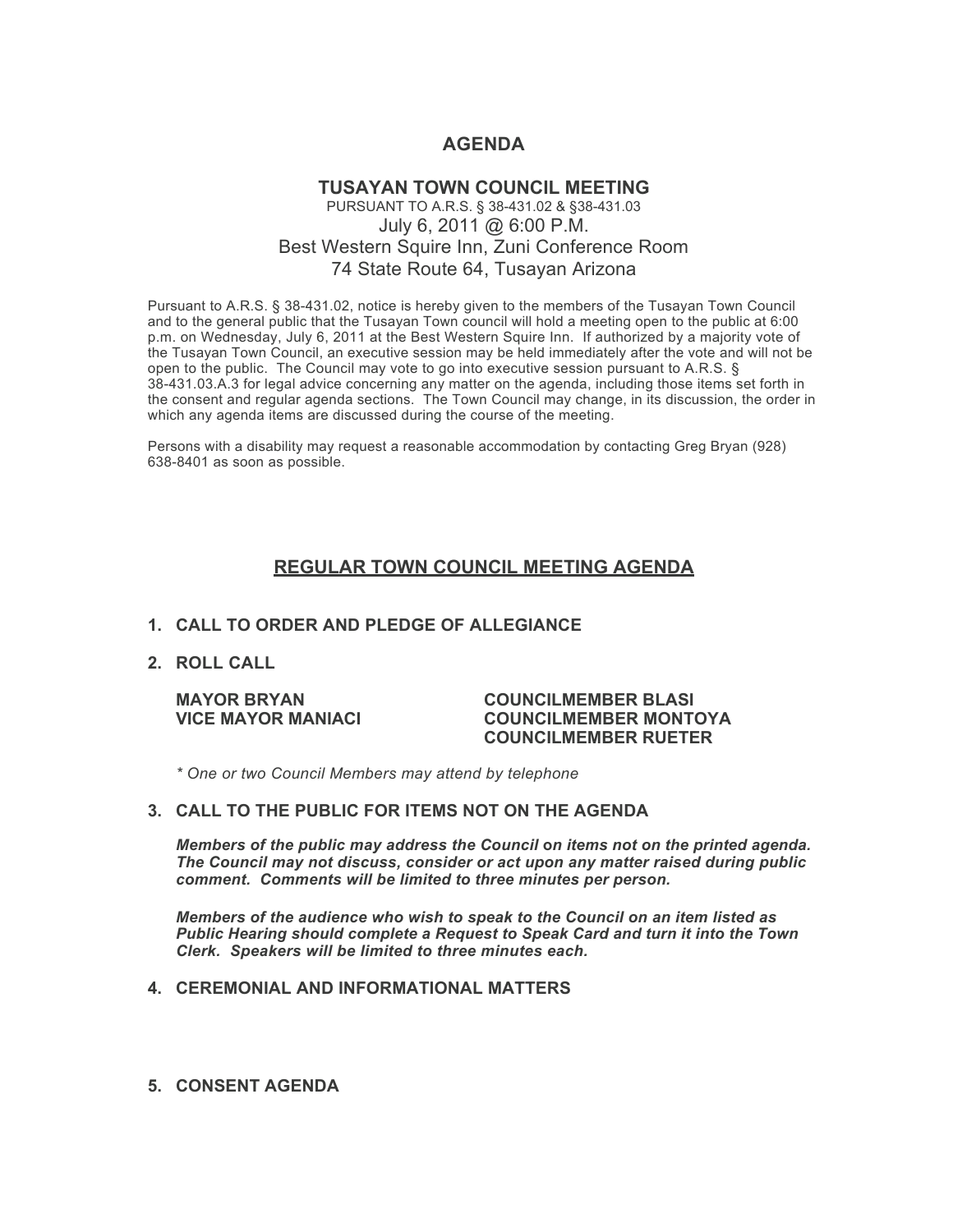**ITEMS ON THE CONSENT AGENDA ARE ROUTINE IN NATURE AND WILL BE ACTED ON WITH ONE MOTION AND ONE VOTE. PUBLIC HEARING ITEMS ARE DESIGNATED WITH AN ASTERISK (\*). MEMBERS OF THE COUNCIL OR STAFF MAY ASK THE MAYOR TO REMOVE ANY ITEM FROM THE CONSENT AGENDA TO BE DISCUSSED AND ACTED UPON SEPARATELY.**

**Consideration and possible approval of Administrative/Treasurer's Report**

Acceptance of the Finance Report Approval of the Payment of Bills Approval of Minutes

### **6. COMMITTEE REPORTS**

### **7. ITEMS FOR ACTION**

**Consideration and possible approval of receipt and/or acceptance of the Community Branding Study Presentation by the Executive Director of the Grand Canyon Chamber of Commerce and Visitor's Bureau.** 

**Consideration and possible approval of \$1,000 maximum for the coordination of reception and related activities for the Arizona Department of Transportation Board meeting in Tusayan on August 18, 2011.** 

**Consideration and possible approval of \$500 maximum for the coordination of activities related to the U.S. Naval Aviation Centennial celebration sponsored by the ADOT Airport Authority.**

**Consideration and possible approval of Resolution No. \_\_\_\_ establishing the National Incident Management System (NIMS) as the basis for all incident management in the Town of Tusayan.** 

**Consideration and possible approval of Resolution No.\_\_\_\_ authorizing and instructing the Town Manager to proceed with the development of a personnel policy, personnel job descriptions, classifications and salary schedules, and corresponding payroll procedures pursuant to participation in the U.S. Social Security Program which also permits participation in ASRS, the Arizona State Retirement System and other benefit programs.**

### **8. ITEMS FOR DISCUSSION**

Code Enforcement Program by Willdan Engineering Code of Ethics for Elected Officials, Administration and Staff Furniture and Equipment cost forecast for new Town Hall Modular Strategic Plan Development Retreat Tentative Dates and Locations

## **9. TOWN MANAGER'S AND STAFF REPORTS**

### **10. SET AGENDA AND ACTION ITEMS FOR NEXT MEETING**

- **11. COUNCIL MEMBERS' REPORTS**
- **12. MAYOR'S REPORT**